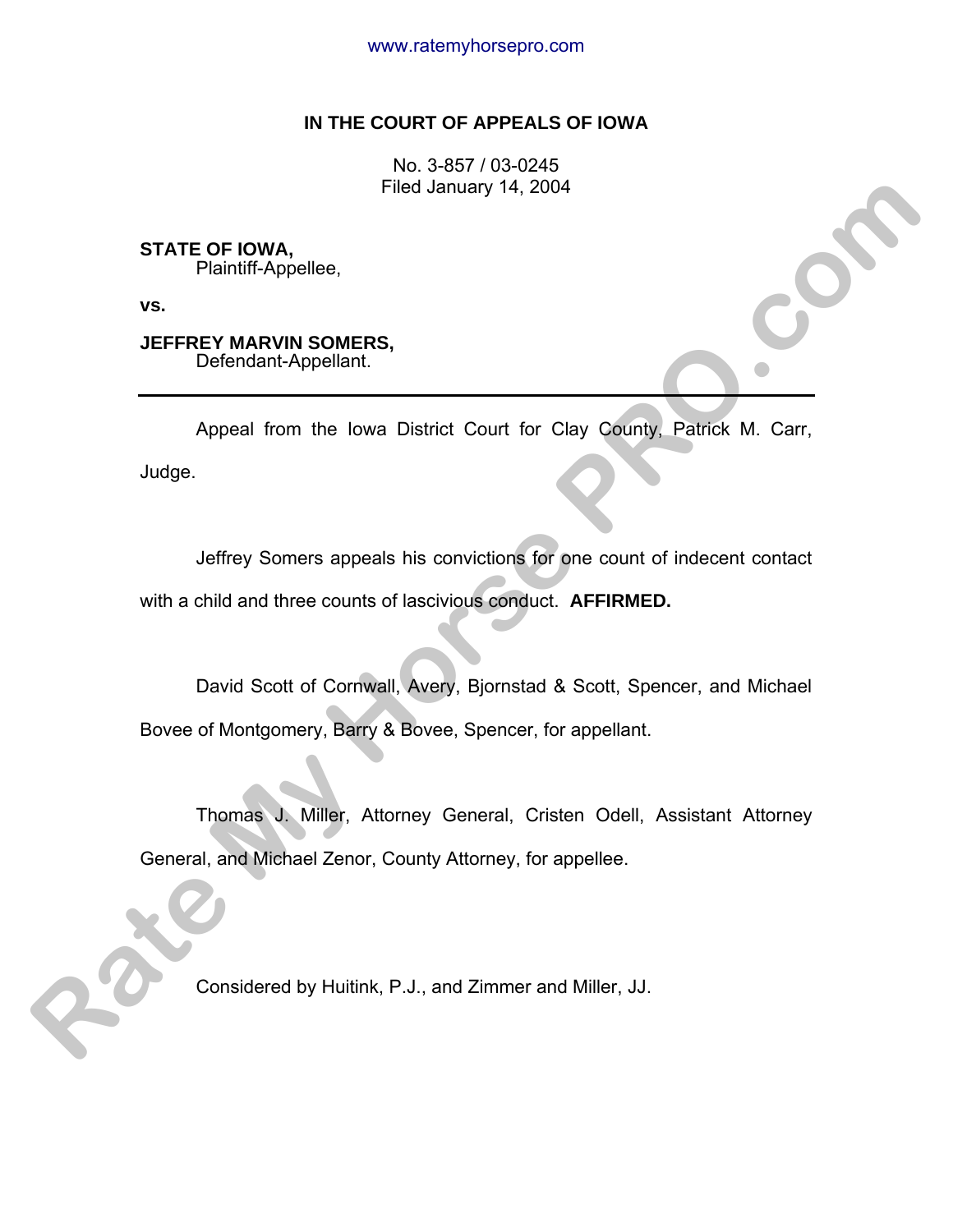# **HUITINK, P.J.**

# *I. Background Facts & Proceedings*

 This case involves charges against Jeffrey Somers on one count of indecent contact with a child, in violation of Iowa Code section 709.12 (2001), and three counts of lascivious conduct, in violation of section 709.14. Somers was an instructor in Western pleasure style horse riding. The State alleged Somers had improper contact with two students, Meghan, then age fourteen, and Riley, then age eleven.

 Somers had an independent psychiatric evaluation by Dr. Thomas Gratzer. Dr. Gratzer came to the conclusion Somers did not show features of a psychiatric condition that would be associated with the alleged offense pattern, such as pedophilia. Somers also had a psychological evaluation with Dr. Marvin Logel, which showed Somers did not reveal evidence of past or present antisocial behavior or sociopathic personality traits. Somers sought to introduce this evidence to show his lack of a predisposition to commit the crimes charged.

 The State filed a motion in limine seeking to prevent Somers from introducing the testimony of Drs. Gratzer and Logel on the ground that their testimony would constitute improper evidence concerning credibility. Relying on *State v. Hulbert,* 481 N.W.2d 329, 332-33 (Iowa 1992), the district court granted the motion in limine. The court concluded the evidence "would pose a serious threat of being improperly considered by the jury as expert opinion on the ultimate question of guilt or innocence, which clearly invades the province of the jury." This case involves charges against Jeffrey Somers on one count of<br>indecent contact with a child, in violation of lowa Code section 709.14. 20001,<br>and three counts of lascivious conduct, in violation of section 709.14. Some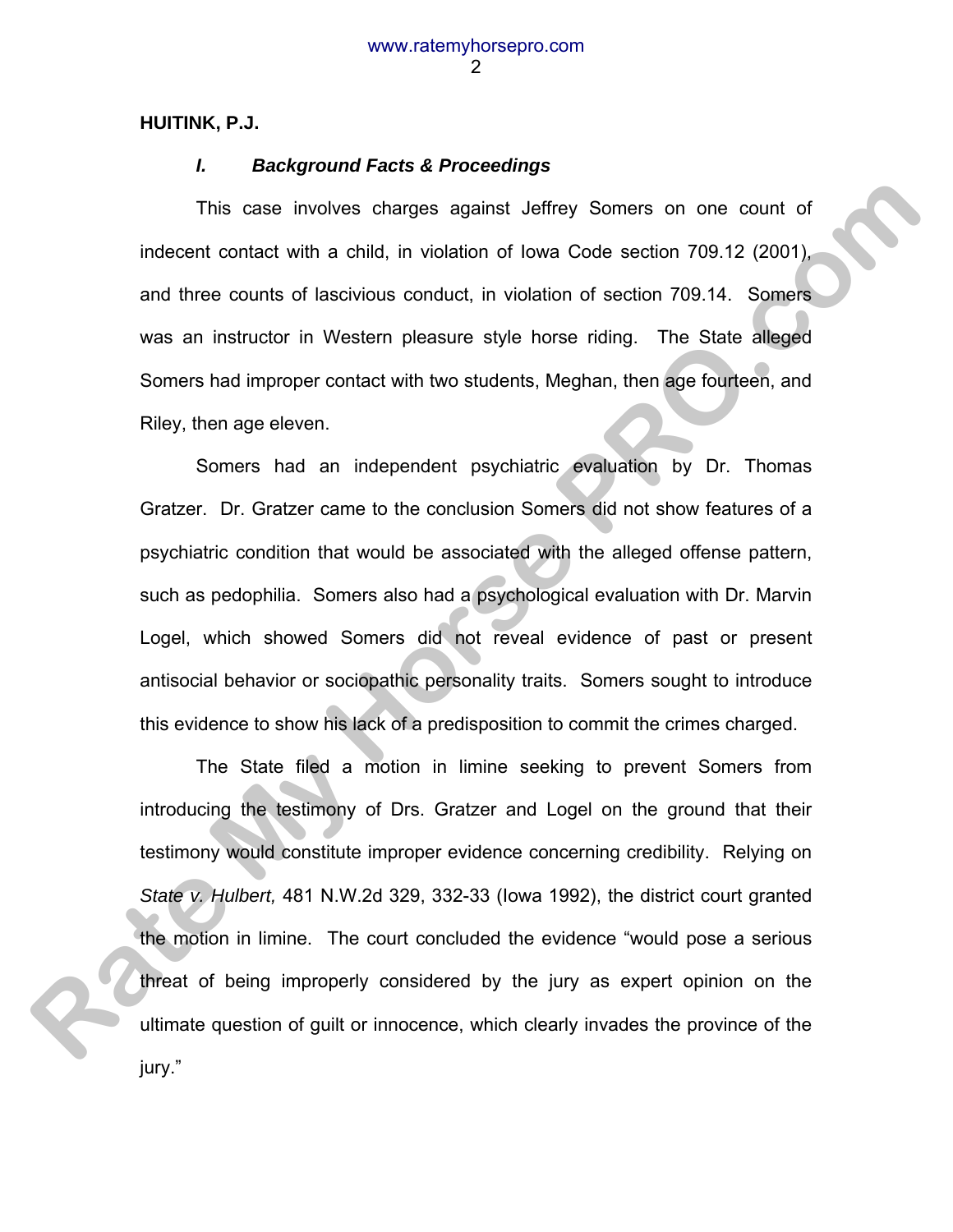The case proceeded to a jury trial and Somers was found guilty as charged. He was sentenced to a suspended two-year prison term on the indecent contact charge and placed on probation. He was also sentenced to fifty days in the county jail on each of the lascivious acts charges, to be served consecutively.

 Somers now appeals. He claims the district court abused its discretion by excluding psychiatric evidence that he does not exhibit conditions associated with the offenses charges. He also claims there is insufficient evidence in the record to support his conviction for indecent contact with a child.

# *II. Motion in Limine*

 In a general sense, we review questions of admissibility of expert testimony for an abuse of discretion. *State v. Buller,* 517 N.W.2d 711, 712 (Iowa 1994). We accord wide latitude to the district court to determine the appropriateness of a subject for expert testimony. *State v. Spilger,* 508 N.W.2d 650, 652 (Iowa 1993).

 We agree with the district court that this case is factually similar to *Hulbert.* As in this case, Hulbert sought to introduce results of psychological tests showing he did not meet the profile of sex abusers. *See Hulbert,* 481 N.W.2d at 331. The district court excluded the evidence "on the ground it was not a proper subject of expert testimony and would invade the jury's exclusive domain regarding issues of credibility." *Id.* at 332. The supreme court upheld the district court's decision, finding the proposed evidence "comes cloaked with an aura of scientific reliability about the predisposition of certain individuals to indecent contact charge and placed on probation. He was also sentenced to fifty<br>days in the county jail on each of the lascivious acts charges, to be served<br>consecutively.<br>Somers now appeals. He claims the district court a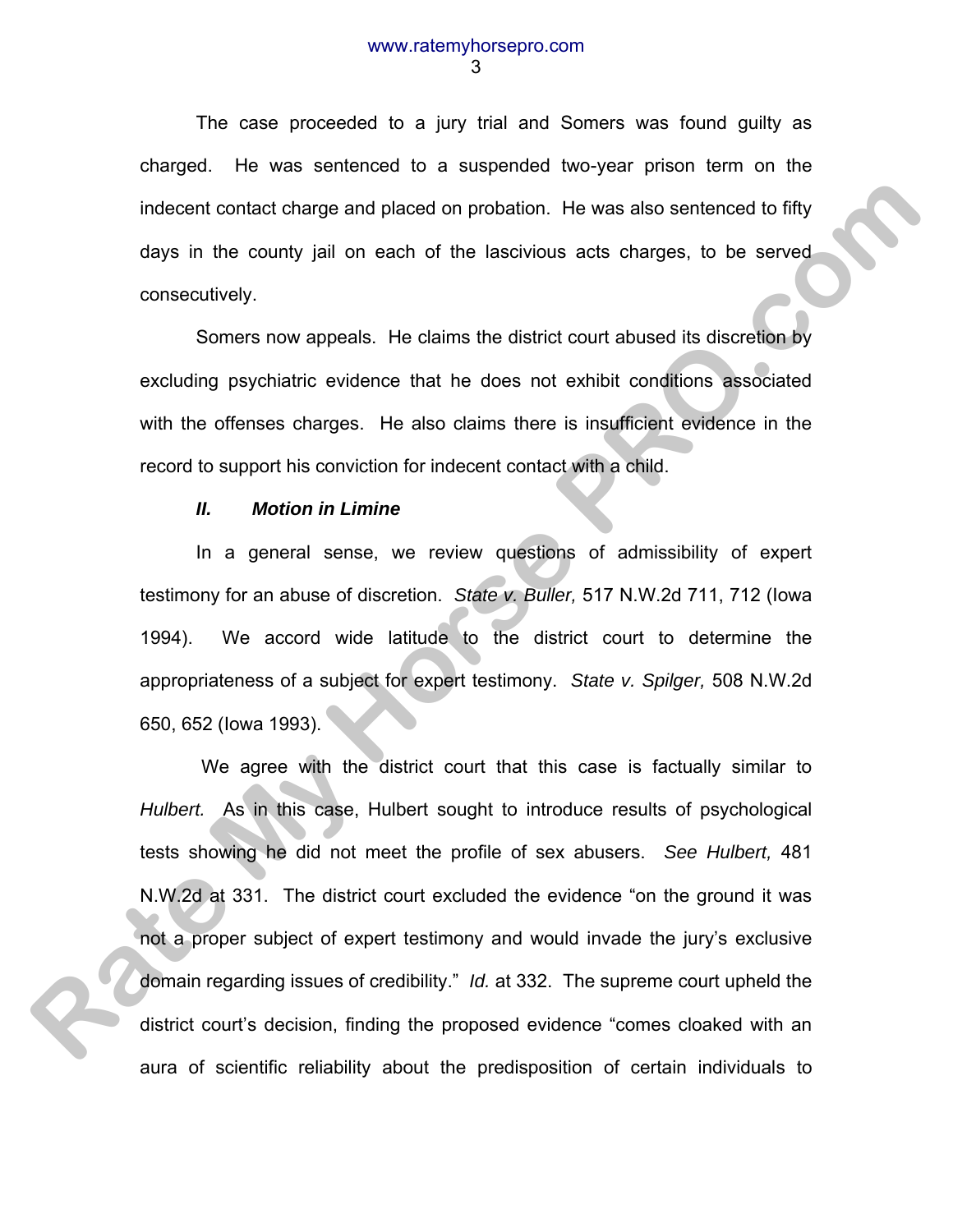commit the type of crime at issue." *Id.* at 333. "To that extent the proposed testimony" improperly comments on "the ultimate question of guilt or innocence." *Id.* The supreme court concluded the district court had not abused its discretion in excluding the psychological evidence. *Id.*

 Like the district court in *Hulbert,* we find the district court in this case did not abuse its discretion by excluding Somers's proposed expert testimony regarding the results of psychiatric and psychological tests. The proposed testimony would improperly invade the province of the jury regarding "the ultimate question of guilt or innocence." *See id.*

#### *III. Sufficiency of the Evidence*

 Somers contends the district court should have granted his motion for judgment of acquittal on the charge of indecent contact with a child because there was insufficient evidence in the record to support his conviction on this charge. Somers denied the incident occurred. Furthermore, he argues that if the incident did occur, there was no evidence it was done with the intent to arouse his or the victim's sexual desires.

 We review sufficiency of the evidence claims for errors at law. Iowa R. App. P. 6.4. A jury's verdict is binding if it is supported by substantial evidence. *State v. Hopkins,* 576 N.W.2d 374, 377 (Iowa 1998). Substantial evidence is such evidence as could convince a rational fact finder that the defendant is guilty beyond a reasonable doubt. *State v. Kirchner,* 600 N.W.2d 330, 334 (Iowa Ct. App. 1999). Direct and circumstantial evidence are equally probative. Iowa R. App. P. 6.14(6)(*p*). *Rate supperme count concluded the district court had not abused its discretion*<br>in excluding the psychological evidence. *Id.*<br>Like the district court in *Hutbert*, we find the district court in this case and<br>not abuse it